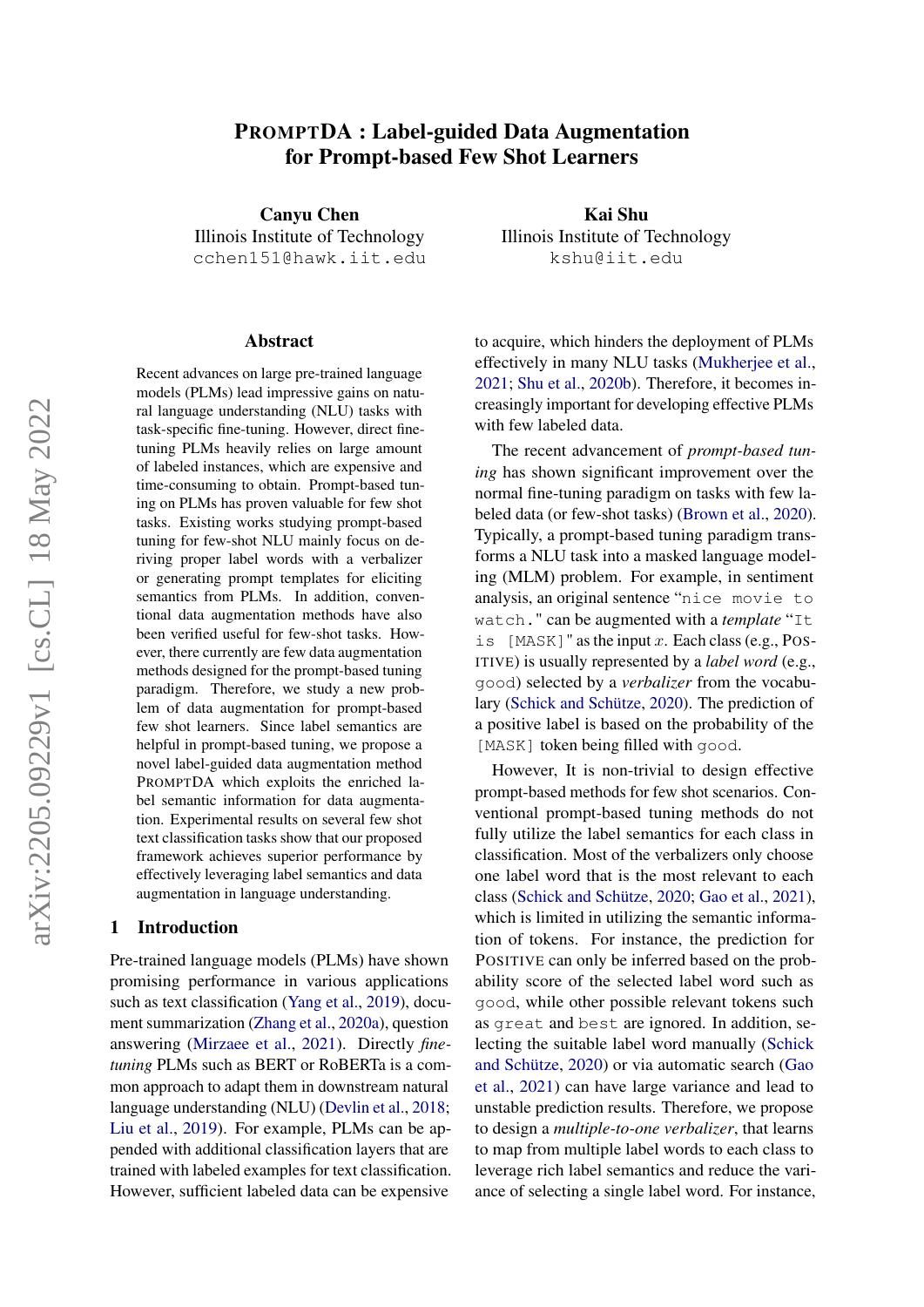with the verbalizer mapping from set of label words {good, great, best} to the class POSITIVE, the prediction for POSITIVE can be inferred based on the probability score of these tokens.

In addition, for few shot tasks, data augmentation (DA) methods are widely used to enrich training data by modifying existing data through proper transformations or synonyms substitutions [\(Chen](#page-8-6) [et al.,](#page-8-6) [2021\)](#page-8-6). For example, synonyms can be fetched from pre-defined dictionaries such as Word-Net [\(Miao et al.,](#page-8-7) [2020\)](#page-8-7). However, previous DA methods focus on transforming the input while not fully utilizing the label semantics, which have great potentials for few shot tasks [\(Luo](#page-8-8) [et al.,](#page-8-8) [2021\)](#page-8-8). However, the work on exploring label semantics for data augmentation is rather limited. Therefore, we propose to incorporate the rich label semantic information from label words derived from the aforementioned multipleto-one verbalizer into a new data augmentation paradigm, by carefully constructing *instance-label pairs*. For example, we aim to generate synthetic data points  $\{(x, \text{good}), (x, \text{great}), (x, \text{best})\}$ from the original instance  $x$  and leverage them to improve the conventional prompt-based tuning.

To this end, we propose a new framework for label-guided data augmentation in prompt-based few shot learners named PROMPTDA, which contains three coherent modules including a label augmentation, an augmented prompt-based tuning, and a prediction transformation. First, we use a PLM to build the multiple-to-one verbalizer and derive the semantically similar tokens for each label class. Second, we construct the instance-label pairs from the original data for each label word, and training the language model with masked language modeling. Third, for inference, we utilize the trained language model to predict the label by aggregating the probability scores on the derived label words.

The contributions of this paper are summarized as follows: (1) We study a new problem of data augmentation in prompt-based tuning for few shot learning; (2) We propose a novel label-guided data augmentation framework PROMPTDA that exploit the rich semantic information of multiple label words for prompt-tuning; and (3) We conduct extensive experiments on several real-world few shot tasks and demonstrate the effectiveness of the proposed framework.

## 2 Related Work

Prompt-based Tuning has attracted increasing attention recently for various natural language inference tasks including text classification [\(Gao et al.,](#page-8-5) [2021\)](#page-8-5), question answering [\(Jiang et al.,](#page-8-9) [2020;](#page-8-9) [Li](#page-8-10) [and Liang,](#page-8-10) [2021\)](#page-8-10), language generation [\(Dou et al.,](#page-8-11) [2020\)](#page-8-11), etc. The prompt-based learning framework has shown promising performances especially in zero shot or few shot classification tasks when limited or no labels are available [\(Liu et al.,](#page-8-12) [2021\)](#page-8-12). For example, Dou *et al.* propose a prompt-based fine-tuning framework that automatically generates prompt templates and incorporates demonstrations to improve few-shot classification performances [\(Gao et al.,](#page-8-5) [2021\)](#page-8-5). Shin *et al.* proposes the AutoPrompt method to automatically generate prompts for eliciting the knowledge from language models [\(Shin et al.,](#page-9-4) [2020\)](#page-9-4). Other work on improving prompt-based model performances also focus on constructing various types of prompt and answers [\(Brown et al.,](#page-8-4) [2020;](#page-8-4) [Jiang et al.,](#page-8-9) [2020\)](#page-8-9), or utilizing multi-modal prompt learning [\(Tsim](#page-9-5)[poukelli et al.,](#page-9-5) [2021\)](#page-9-5). etc.

Few-shot Text Classification aims to build text classification model when few labeled data is available. Existing work mainly utilize the following categories. First, semi-supervised learning where unlabeled data, alongside usually small amounts of labeled data, is used for learning [\(Mukher](#page-8-13)[jee and Awadallah,](#page-8-13) [2020;](#page-8-13) [Lee et al.,](#page-8-14) [2021\)](#page-8-14). For example, Subhabrata *et al.* propose to jointly learn from a small set of labeled data and a large amount of unlabeled data with uncertainty using self-training [\(Mukherjee and Awadallah,](#page-8-13) [2020\)](#page-8-13). Second, meta-learning frameworks such as metricbased [\(Sui et al.,](#page-9-6) [2020\)](#page-9-6) and optimization-based approaches [\(Bansal et al.,](#page-8-15) [2019\)](#page-8-15) are developed. Third, weakly supervised learning to derive weak labels [\(Shu et al.,](#page-9-7) [2020a;](#page-9-7) [Meng et al.,](#page-8-16) [2020\)](#page-8-16) or incorporating constraints [\(Stewart and Ermon,](#page-9-8) [2017\)](#page-9-8) to in addition to the limited clean labels to improve text classification. Other approaches user transfer learning to learn to adapt transferable information from the source domain to the target domain [\(Gupta](#page-8-17) [et al.,](#page-8-17) [2020\)](#page-8-17), or leverage auxiliary tasks to improve the target tasks [\(Xia et al.,](#page-9-9) [2021;](#page-9-9) [Yin,](#page-9-10) [2020\)](#page-9-10).

Data Augmentation is to construct synthetic data from an available dataset to enlarge the data size, which can help supervised training with enriched training data [\(Shu et al.,](#page-9-11) [2018;](#page-9-11) [Guo,](#page-8-18) [2020\)](#page-8-18),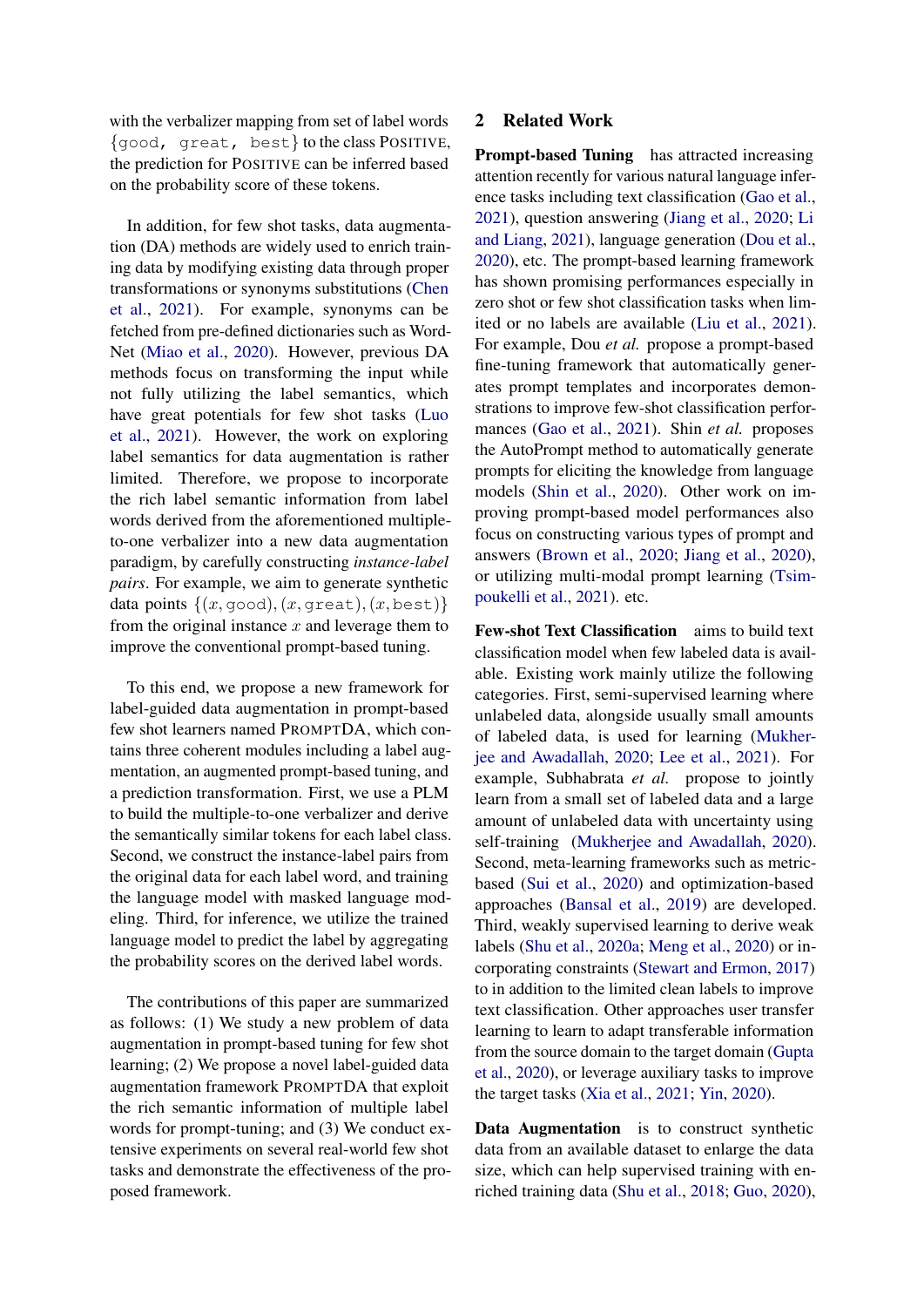or self-supervised learning for constructing samples in pretext tasks [\(Zhang et al.,](#page-9-12) [2017;](#page-9-12) [Yoon et al.,](#page-9-13) [2020\)](#page-9-13), etc. Data augmentation techniques for natural language generally fall into data space and feature space [\(Bayer et al.,](#page-8-19) [2021\)](#page-8-19). Augmentation in data space transforms the data in the original form in the character-level, word-level, phrase-level and document-level. In the feature space, representations in the latent space is manipulated by adding noise or interpolation [\(Schwartz et al.,](#page-9-14) [2018;](#page-9-14) [Verma](#page-9-15) [et al.,](#page-9-15) [2019\)](#page-9-15). In general, conventional data augmentation brings marginal improvements with promptbased tuning paradigm in few shot tasks [\(Zhou](#page-9-16) [et al.,](#page-9-16) [2021;](#page-9-16) [Chen et al.,](#page-8-6) [2021\)](#page-8-6). It is under exploring about how to design effective data augmentation methods for prompt-based few-shot scenarios. Therefore, we propose a novel label-guided data augmentation mechanism in prompt-based tuning for few shot learning tasks.

## 3 Problem Definition

The goal of few-shot classification task is to learn a classifier to predict the label of unseen instances with limited labeled examples during the training. Follow the widely-used few-shot setting [\(Gao et al.,](#page-8-5) [2021;](#page-8-5) [Liu et al.,](#page-8-12) [2021\)](#page-8-12), we assume that a large pretrained language model (e.g., BERT)  $M$  can be utilized to fine-tune on a down-stream task with data  $\mathcal{D} = \{\mathcal{X}, \mathcal{Y}\}\$ , where  $\mathcal X$  denotes the instances and  $Y$  indicates the corresponding labels. For each task, the number of training instances in each class is  $K$ , which is usually small (e.g., 8 or 16). The goal is to train a prompt-learning strategy that generalize well on unseen examples in the test set  $\mathcal{D}_{\text{test}}$ with few labeled training data in  $\mathcal{D}_{\text{train}}$ . To ensure a fair parameter setting, we assume that a validation set  $\mathcal{D}_{val}$  is available, and  $|\mathcal{D}_{val}| = |\mathcal{D}_{train}|$ . The test set  $D_{\text{test}}$  is the same as full-data training setting.

## 4 Label-guided Data Augmentation for Prompt-based Tuning

In this section, we detail the proposed framework of PROMPTDA, illustrated in Figure [1.](#page-3-0) It mainly consists of three modules: (1) a label augmentation module to derive multiple label words from labels for enriching the label space; (2) an augmented prompt-based tuning module for augmenting training data guided by label words; and (3) a prediction transformation module to transform the prediction from the label words to original labels.

#### 4.1 Label Augmentation

Due to the limited available labels in few-shot learning, recent work are generating label words to help prediction [\(Schick and Schütze,](#page-9-3) [2020;](#page-9-3) [Gao et al.,](#page-8-5) [2021\)](#page-8-5). The goal is to extend the label space by incorporating the rich context of vocabulary. While existing work mainly focus on selecting one label word for each label category manually or automatically in prompt-tuning, the resultant label words are often inconsistent and the semantics in other candidate label words are ignored. Therefore, we propose to automatically search multiple label words for each class to better enrich the label space. Let  $\mathcal{F}: \mathcal{V}_{\mathcal{V}} \to \mathcal{Y}$  denotes the multipleto-one verbalizer that maps a set of label words  $\mathcal{V}_y = \{v_y^1, v_y^2, ..., v_y^{k_y}\} \subset \mathcal{V}$  to each label category  $y \in \mathcal{Y}$ , where  $k_y = |\mathcal{V}_y|$  denotes the number of selected label words.

Firstly, we aim to search a candidate set of label word  $\tilde{\mathcal{V}}_y \subset \mathcal{V}$  that is semantically similar to each class  $y \in Y$ . Let  $\mathcal{D}_{\text{train}}^y$  denote the subset of training data with class y.  $\mathcal{T}(x)$  denotes the input x with a fixed template  $\mathcal T$ . Po ([mask]) denotes the position of  $[mask]$  in input x. We propose to select the Top- $m$  label words from vocabulary as  $\tilde{V}_y$  based on the conditional likelihood over  $\mathcal{D}_{\text{tr}}^y$ train for each class  $y$ :

$$
\tilde{\mathcal{V}}_y = \text{Top-}m \left\{ \sum_{(x,y) \in \mathcal{D}_{\text{train}}^y} \text{Pr}(v, \mathcal{T}(x)) \right\} \quad (1)
$$

where  $Pr(v, \mathcal{T}(x))$  denotes the corresponding probability score of each token in the vocabulary filling in Po([mask]) in PLM inference as:

$$
Pr(v, \mathcal{T}(x)) = Pr(P \circ (\text{[mask]}) = v | \mathcal{T}(x))
$$
\n(2)

Secondly, we construct a candidate set  $F$  for the whole dataset. It is a combinatorial problem to select  $k_y$  label words from  $\tilde{V}_y$  to construct  $V_y$  for each class y. The number of possible candidates of  $\mathcal{V}_y$  is  $\binom{|\tilde{\mathcal{V}}_y|}{k_y}$  $\begin{bmatrix} V_y \\ k_y \end{bmatrix}$ . Then the element number of candidate set F is  $|F| = \binom{|\tilde{V}_y|}{k_y}$  $\left.\tilde{V}_y\right|\right\rangle^{|\mathcal{Y}|}$ . We utilize each multiple-to-one verbalizer candidate of  $F$  to infer and calculate the prediction accuracy on  $\mathcal{D}_{\text{train}}$  via the same *prediction transformation* method in § 4.3. Then we select the Top- $n$  candidates from F based on the prediction accuracy. If there exist multiple candidates have the same accuracy prediction score, we randomly select one as the final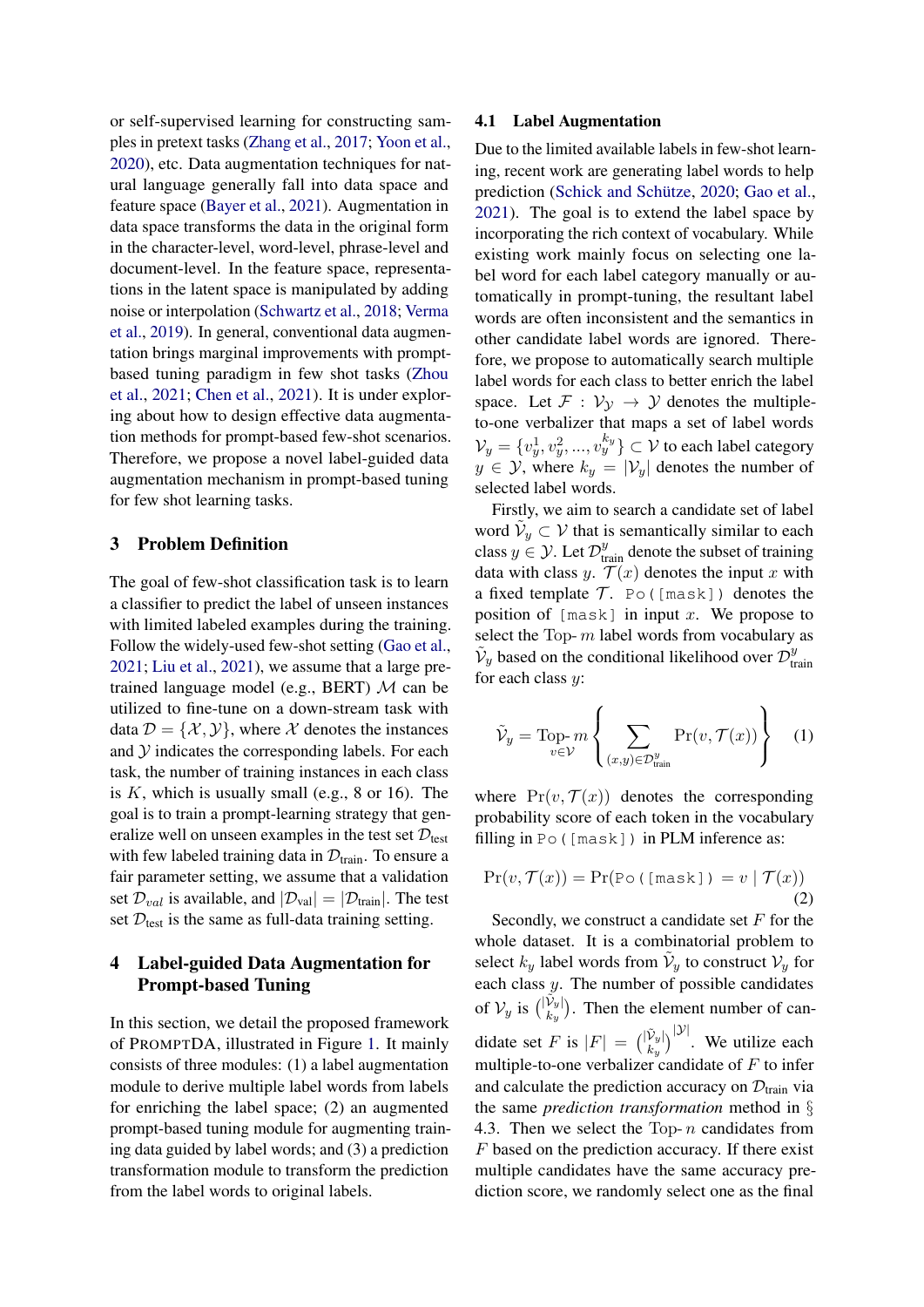<span id="page-3-0"></span>

(c) Prediction Transformation

Figure 1: The proposed framework PROMPTDA for few-shot learning (with a sentiment classification task as an example): (a) the label augmentation derive multiple label words to enrich the label semantic space; (b) the augmented prompt-based tuning is trained with the augmented data using masked language modeling; and (c) the prediction transformation predicts the target labels with inferred label words.

multiple-to-one verbalizer. Otherwise, we select the candidate with highest accuracy score. Note that  $m$  and  $n$  are both hyperparameters picked by pilot study on specific datasets.

#### 4.2 Augmented Prompt-based Tuning

To enrich the training data for few-shot text classification, it is natural to utilize data augmentation methods such as token-level or sentence-level augmentations for fine-tuning [\(Chen et al.,](#page-8-6) [2021\)](#page-8-6). Most of existing data augmentation methods are focusing on enlarging training data conditioned on the original label space. Orthogonal to previous augmentation methods, our method incorporates label semantic information into prompttuning via augmenting sample-label pairs rather than only augmenting samples. For  $(x, y) \in \mathcal{D}_{\text{train}}$ , we have obtained the corresponding label word set  $V_y = \{v_y^1, v_y^2, ..., v_y^{k_y}\}$ . Then we can include  $\{(x, v_y^1), (x, v_y^2), ..., (x, v_y^{k_y})\}$  for augmentation. Let  $\tilde{\mathcal{D}}_{\text{train}}$  denotes the augmented dataset. The resultant dataset can be denoted as follows,

$$
\tilde{\mathcal{D}}_{\text{train}} = \cup_{(x,y)\in \mathcal{D}_{\text{train}}} \{ (x, v_y^1), (x, v_y^2), ..., (x, v_y^{k_y}) \}
$$
\n(3)

In the tuning process, we follow the MLM training paradigm and minimize the negative loglikelihood on the whole training set  $\tilde{\mathcal{D}}_{\text{train}}$ . The

optimization objective is:

$$
\mathcal{L} = \sum_{(x,v)\in\tilde{\mathcal{D}}_{\text{train}}} -\log \Pr(v \mid x) \tag{4}
$$

For  $(x, v) \in \tilde{\mathcal{D}}_{\text{train}}$ , the conditional probability of filling the position of  $[\text{mask}]$  with v is calculated as:

$$
Pr(v | x) = Pr(Po ([mask]) = v | x)
$$
  
= 
$$
\frac{\exp(\mathbf{w}_v \cdot \mathbf{h}_{[MASK]})}{\sum_{v' \in \mathcal{V}} \exp(\mathbf{w}_{v'} \cdot \mathbf{h}_{[MASK]})}
$$
 (5)

where  $w<sub>v</sub>$  denotes the pre-softmax output vector for each token v in the vocabulary, and  $\mathbf{h}_{\text{[MASK]}}$ denotes the corresponding hidden state of the [MASK] position. Note that we completely reuse the PLM and do not introduce new parameters in the training process, which is important for promptbased tuning paradigm to be effective in few-shot scenarios.

### 4.3 Prediction Transformation

We have demonstrated the process of training the MLM classifier head with the augmented data in prompt-based tuning paradigm. Next, we describe how to perform the inference of the target label. Let  $h$  denotes the function transforms the probability scores on the label word set  $\mathcal{V}_y = \{v_y^1, v_y^2, ..., v_y^{k_y}\}$ into the probability score of each category  $y$ . Considering the label word with the highest probability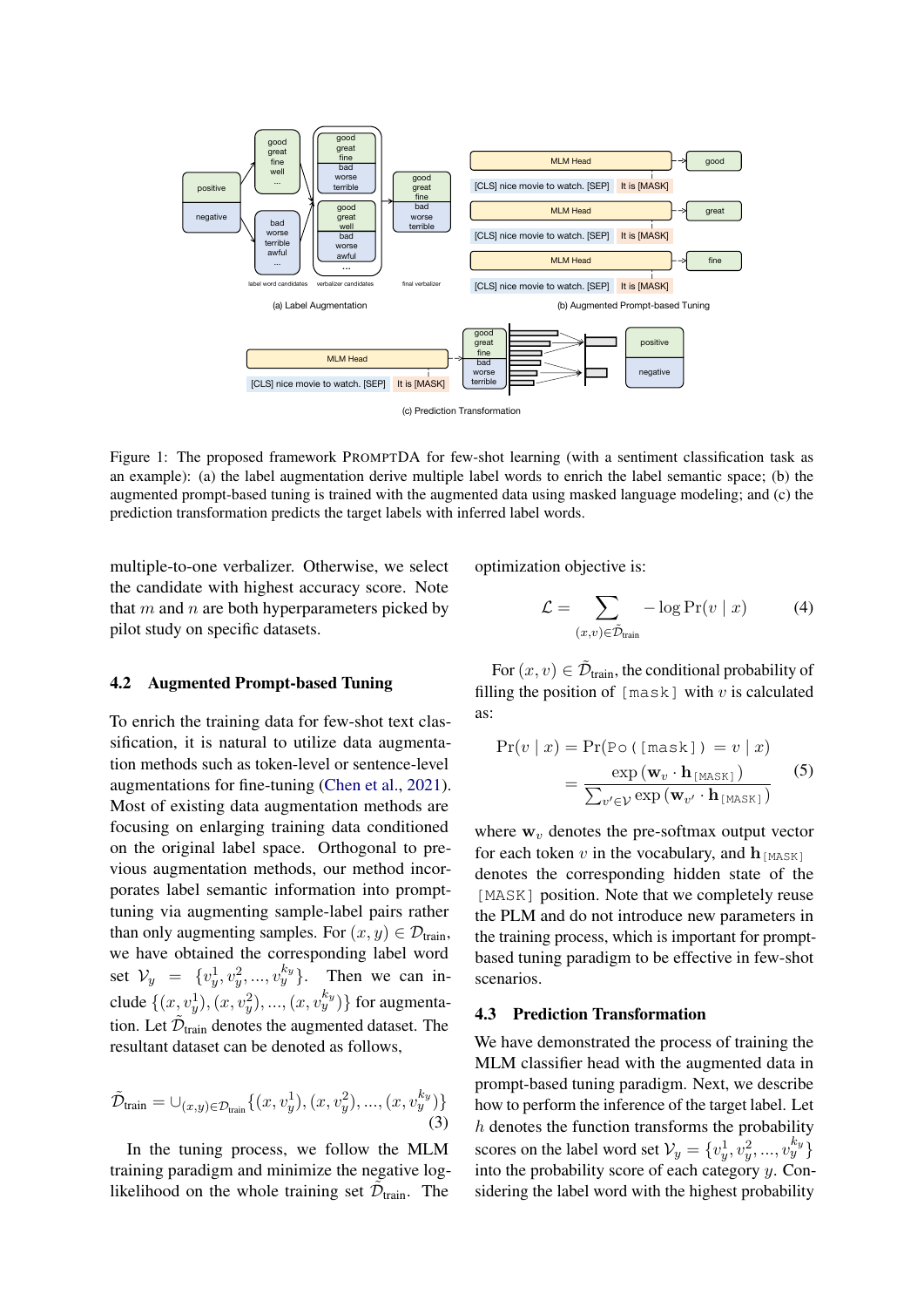score in set  $V_y$  can represent the category y, we use  $h = max()$  to calculate the probability score of each category. Then the probability score of each class y can be calculated as:

$$
Pr(y \mid x) = h(P(v_y^1, x), P(v_y^2, x), ..., P(v_y^{k_y}, x))
$$
\n(6)

where for  $(x, v_y^i)$  that satisfies  $(x, v_y^i) \in \tilde{\mathcal{D}}_{\text{train}}$  and  $v_y^i \in \mathcal{V}_y$ ,  $(i = 1, 2, ..., k_y)$ ,  $P(v_y^i, x)$  is denoted as the conditional probability of filling the position of [mask] with  $v_y^i$ :

$$
P(v_y^i, x) = Pr(P \circ (\text{[mask]}) = v_y^i \mid x)
$$
 (7)

After we obtain the probability score over each category, the final predicted label  $\hat{y}$  is calculated as:

$$
\hat{y} = \operatorname{argmax}_{y \in \mathcal{Y}} \Pr(y \mid x) \tag{8}
$$

## 5 Experiments

In this section, we present the experiments to evaluate the effectiveness of the proposed PROMPTDA. Specifically, we aim to answer the following research questions:

- RQ1 Can PROMPTDA improve the performance of few-shot prompt-based tuning?
- **RQ2** Can the proposed label augmentation strategy in PROMPTDA help for the target label prediction?
- RQ3 Can the PROMPTDA make the promptbased tuning method more stable?

#### 5.1 Experimental Settings

Datasets. We evaluate the proposed framework on various few shot text classification datasets from the widely-used NLU benchmark GLUE [\(Wang](#page-9-17) [et al.,](#page-9-17) [2018\)](#page-9-17) including SST-2, MR [\(Pang and Lee,](#page-8-20) [2005\)](#page-8-20), CR, and Subj [\(Pang and Lee,](#page-8-21) [2004\)](#page-8-21). These datasets covers different tasks such as sentiment analysis, topic classification, from various domains including movie reviews, news pieces, etc. The statistics of the datasets are shown in Table [4](#page-10-0) in Appendix.

Baselines. We compare the proposed approach with the following state-of-the-art methods:

• **Majority**: The label is predicted by taking the majority of the class in the training set.

- Fine-Tuning: The prediction is based on the pre-trained language model that is fine-tuned with the training data.
- LM-BFF [\(Gao et al.,](#page-8-5) [2021\)](#page-8-5): Prompt-based Tuning with automatic generation of demonstration with templates.
- Prompt Tuning: The standard Prompt-based Tuning augmented by a simple template or template-free.

Evaluation setting. Evaluation is critical in fewshot scenarios because small changes of training dataset can result in a large variance in performance in test dataset. Following the few-shot setting in [\(Perez et al.,](#page-8-22) [2021\)](#page-8-22), [\(Zhang et al.,](#page-9-18) [2020b\)](#page-9-18), [\(Gu](#page-8-23) [et al.,](#page-8-23) [2021\)](#page-8-23) and [\(Gao et al.,](#page-8-5) [2021\)](#page-8-5), we randomly select K-shot samples from original dataset for each class to construct the training set  $\mathcal{D}_{\text{train}}$  and select another K-shot samples to construct the development set  $\mathcal{D}_{val}$ . For enhancing the stability of evaluation, we utilize the whole development set of original dataset as out test set  $D_{\text{test}}$  and change the random seed of sampling  $\mathcal{D}_{\text{train}}$  and  $\mathcal{D}_{\text{val}}$  for five times. We select RoBERTa-large as our backbone model to make fair comparison with baselines like LM-BFF [\(Gao et al.,](#page-8-5) [2021\)](#page-8-5).

### 5.2 Experimental Results

In this section, we present our main results, and address the aforementioned research questions pertaining to our PROMPTDA approach.

In addition to comparing with baselines such as Majority, normal fine tuning and prompt-based method LM-BFF, we conduct more experiments to verify the effectiveness of our proposed method PROMPTDA as a plug-in module. Because different template choices can result in a large variance of performance [\(Gao et al.,](#page-8-5) [2021\)](#page-8-5), we design two groups of experiments, namely templatefree and template-augmented, to show that our method can improve over standard prompt-based tuning method regardless of template design. For the template-augmented group of experiments, we manually choose "It is [MASK]" as the template, following [\(Wang et al.,](#page-9-19) [2021\)](#page-9-19). For the template-free group of experiments, we only append "[MASK]" in the input. We report the results of PROMPTDA in Table [1](#page-5-0) when the size of data augmentation is  $\times 3$  (i.e.,  $k_y = 3$ ). We also consider two scenarios that the label words are derived manually or with our automatic label augmentation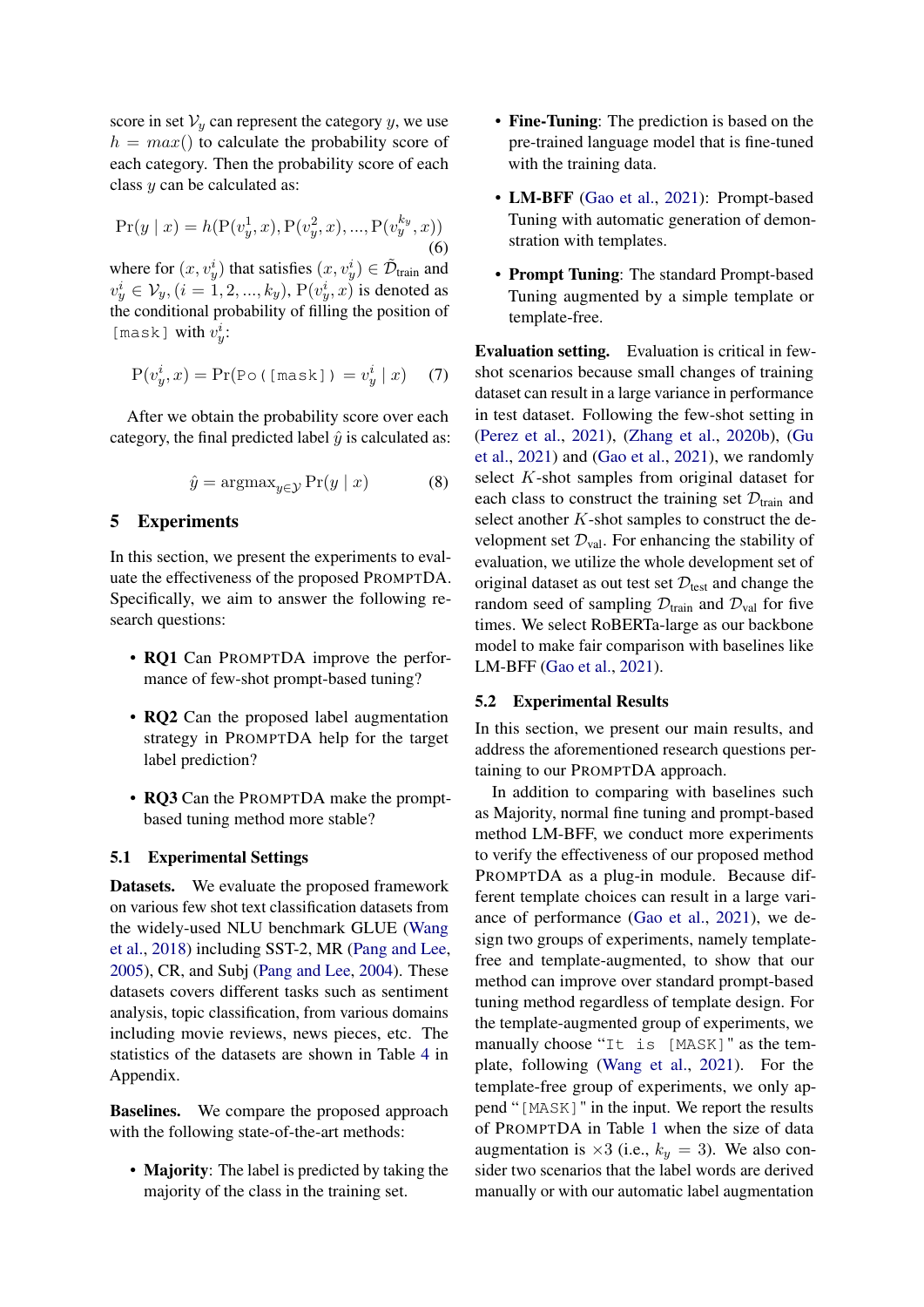<span id="page-5-0"></span>

|                                | $SST-2$    | MR           | CR.          | Subi         |  |
|--------------------------------|------------|--------------|--------------|--------------|--|
| Majority                       | 50.9       | 50.0<br>90.8 | 50.0<br>89.4 | 50.0<br>97.0 |  |
| Fine-Tuning (full)             | 95.0       |              |              |              |  |
| Few-shot scenario with $K = 8$ |            |              |              |              |  |
| Fine-Tuning                    | 60.5(3.1)  | 60.3(7.5)    | 61.9(5.1)    | 78.3 (8.2)   |  |
| <b>LM-BFF</b>                  | 89.1(4.1)  | 83.6 (3.4)   | 87.8(2.3)    | 81.6(6.2)    |  |
| Prompt Tuning <sup>‡</sup>     | 82.3(5.1)  | 83.0 (3.7)   | 86.5(3.0)    | 81.8(5.6)    |  |
| + PROMPTDA $(m.)^{\ddagger}$   | 87.3(4.4)  | 83.5(2.1)    | 88.1 (2.7)   | 81.3(4.9)    |  |
| + PROMPTDA(au.) $^{\ddagger}$  | 87.6(4.1)  | 82.5(2.5)    | 87.8 (1.2)   | 82.2(3.6)    |  |
| Prompt Tuning <sup>†</sup>     | 89.1 (3.2) | 82.1(4.2)    | 86.2(3.2)    | 81.2 (7.8)   |  |
| + PROMPTDA $(m.)^{\dagger}$    | 89.3 (0.6) | 82.8 (3.5)   | 85.9(2.1)    | 80.5(5.1)    |  |
| + PROMPTDA(au.) <sup>†</sup>   | 89.5(2.9)  | 83.7(2.6)    | 88.3(4.1)    | 82.5(7.1)    |  |

Table 1: The main results using RoBERTa-large on representative NLU tasks. All the results are evaluated on full dev sets and averaged across 5 different training sets.  $K = 8:8$  samples per class for the experiments; <sup>†</sup>: template augmented; <sup>‡</sup>: template-free; m.: manual label augmentation; au.: automatic label augmentation.

mechanism. We choose 8 samples  $(K = 8)$  per class as the few-shot setting of our main experiments. For fair comparison, we choose the same random seed of training set sampling as LM-BFF. We train for 10 epochs for each dataset following [\(Wang et al.,](#page-9-19) [2021\)](#page-9-19). We report the average performance and standard variance of our result over five runs of sampling for each dataset. The main results can be seen in Table [1.](#page-5-0)

Performance analysis We analyze the performance from three perspectives to answer the aforementioned research questions.

To answer RQ1, we compare the proposed method with existing baselines. In general, we can see that the standard prompt-based tuning method with PROMPTDA consistently perform better than or is comparable with baselines like LM-BFF and normal fine tuning (results of "+ PROMPTDA (au.)" in Table [1\)](#page-5-0). Compared with normal fine tuning method, standard prompt-based tuning with our proposed method PROMPTDA performs much better over all the datasets. For example, regardless of template, our method has achieved around 20% improvements on SST-2, MR and CR over normal fine tuning method. Compared with LM-BFF, our method also performs better on SST-2, CR and Subj.

In addition, PROMPTDA generally improve over standard prompt-based tuning method regardless of automatic label word selection or manual label word selection, tuning augmented with template or not (two group of results, ‡ and † in Table [1\)](#page-5-0). Whether augmented with template or not, our method "+ PROMPTDA (au.)" can achieve at least

1-2% gain compared to standard prompt-based tuning, which verify that our method PROMPTDA has no relation with template design and can be used as a plug-in module for improving performance. Even using the manually chosen label words for guiding data augmentation, we can still achieve better performance than standard prompt-based tuning in most cases.

To answer **RQ2**, we perform an ablation study of PROMPTDA, and compare the results of "+ PROMPTDA (m.)" and "+ PROMPTDA (au.)" in Table [1.](#page-5-0) We can see that regardless of template design, our proposed method for automatically searching label words generally perform better than manually searching label words. And "+ PROMPTDA (au.)" performs especially better than "+ PROMPTDA (m.)" on Subj dataset. We analyze the reason from two perspectives. First, we hypothesize that human bias may hinder selecting optimal label words and our proposed automatic method relies on language model itself and can minimize human bias. Second, it may be easier for human to select similar words with label name "positive, negative" as label words for sentiment-related datasets, but it is hard to select semantically similar words as label words for tasks in other domains. For example, it is hard to manually identify semantically similar words as label words for Subj dataset with label name "subjective, objective", which illustrates the necessity of our proposed automatic method for searching label words.

To answer RQ3, we analyze the stability of performances of PROMPTDA. In general, we observe that PROMPTDA reduces the variance of prompttuning. (Standard variance of "+ PROMPTDA (au.)"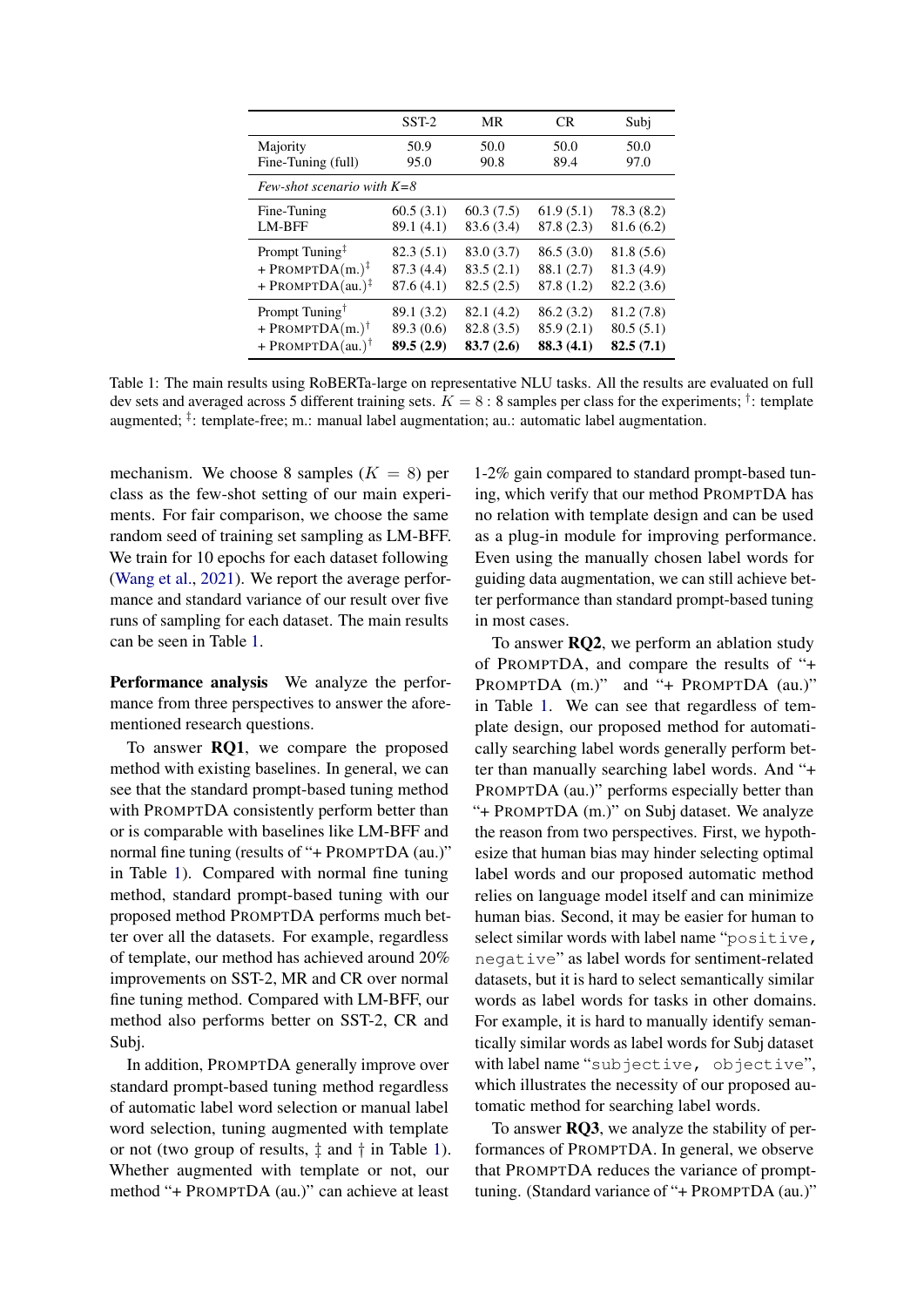<span id="page-6-0"></span>

|         | label name        | positive   negative                                                             |  |  |
|---------|-------------------|---------------------------------------------------------------------------------|--|--|
|         |                   | label words (au.) wonderful, brilliant, fantastic   terrible done disappointing |  |  |
| $SST-2$ |                   | brilliant, amazing, wonderful   not, awful, terrible                            |  |  |
|         |                   | great, perfect, brilliant   terrible, disappointing, bad                        |  |  |
|         |                   | label words (m.) positive, great, good   negative, terrible, bad                |  |  |
|         |                   |                                                                                 |  |  |
|         | label name        | objective   subjective                                                          |  |  |
|         | label words (au.) | amazing, all, disturbing   ridiculous, important, wrong                         |  |  |
| Subi    |                   | amazing, life, real   all, not, ridiculous                                      |  |  |
|         |                   | all, life, significant   true, awesome, brilliant                               |  |  |

Table 2: An illustration of the label words searched automatically or manually on SST-2 and Subj datasets.

in Table [1\)](#page-5-0). The uncertainty of prompt-based tuning methods mainly comes from different distribution of small training set, different designs of template and various selections of label words for each class. Compared with LM-BFF and normal fine tuning methods, our method generally reduces the variance of prediction. For example, the standard variance of prediction over five runs for "+ PROMPTDA (au.)<sup>†</sup> " has decreased around 20% on SST-2 and MR compared to LM-BFF and has decreased 60% on MR compared with normal fine tuning. Compared with standard prompt-based tuning method, PROMPTDA can improve the stability of tuning on most of the datasets.

## 5.3 Analysis of Label Word Selection

Without loss of generosity, we take dataset SST-2 and Subj for example to analyze the quality of label augmentation (see results in Table [2\)](#page-6-0). *The goal of label augmentation is to find semantically similar words to enrich the label space.* With regards to the manual way, we find the synonyms of label name from dictionary as the label words and ensure these words are in the vocabulary. And we select the same label words for different seeds. With regards to our proposed automatic method, we only rely on the training set and language model (e.g., RoBERTa-large) to find the semantically similar words from vocabulary and do not rely on label name itself. The table shows the automatically searched label words for three different sampling seeds on dataset SST-2 and Subj respectively. For sentiment related datasets like SST-2 with the label name {positive/negative }, the label words automatically searched are literally similar to the manually selected label words, which probably means the way language models like RoBERTalarge reason about what are similar words is close to the human way in sentiment domain. Nonetheless, for other datasets like Subj with the label



(a) # size of augmentation

(b) # samples per class

Figure 2: The impact analysis of the size of label words and training samples per class.

name {objective/subjective }, it is interesting to observe that the label words automatically searched are not literally similar to label name or manually selected label words, which may infer that the way language models like RoBERTa-large reason about what are similar words is different from the human way in other domains. We argue that *how to define word similarity in label semantic space* needs more research in the future.

## 5.4 Assessment of Data Augmentation

We analyze data augmentation from three perspectives including the size of data augmentation, the size of training set and combination with conventional data augmentation method.

The size of data augmentation We choose to study the effect of the size of PROMPTDA with manual label selection on template-free promptbased tuning. The results over five different sampling seeds for 10 epochs are presented in Figure 2 (a). We can observe that PROMPTDA can generally improve over prompt-based tuning regardless of the size of augmentation. However, larger augmentation may result in more unstable final prediction. We analyze the reason from two perspectives. First, larger data augmentation may contain larger noise. Considering we utilize multiple-to-one verbalizer to guide data augmentation, the size of data aug-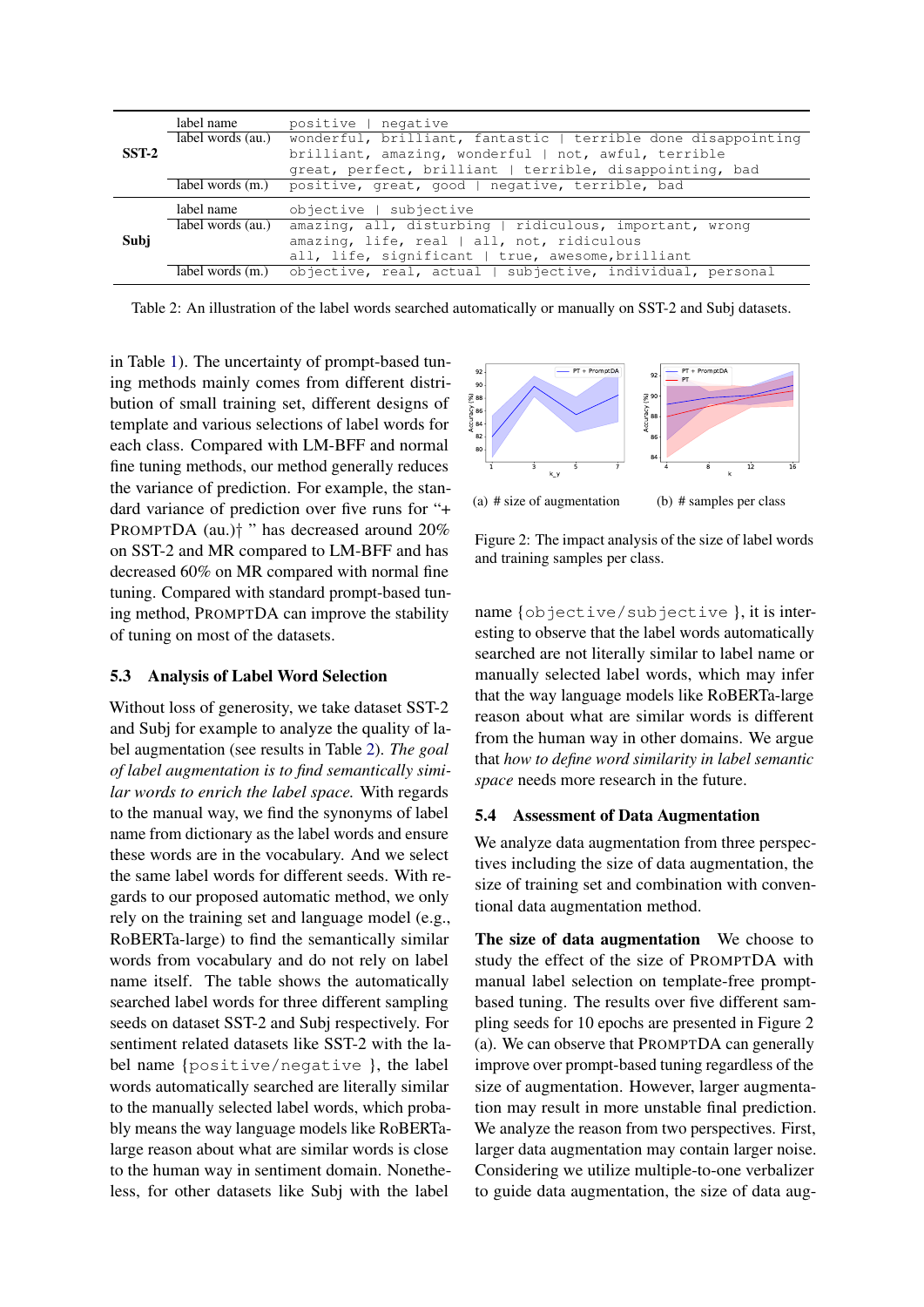|                                               | SST-2      | MR         | CR         | Subj      |
|-----------------------------------------------|------------|------------|------------|-----------|
| Few-shot scenario with $K=8$                  |            |            |            |           |
| Prompt Tuning                                 | 89.0 (2.2) | 83.1 (3.2) | 86.2 (3.2) | 82.2(8.8) |
| Prompt Tuning with Conventional DA            | 89.2 (1.3) | 83.3 (3.4) | 86.5(4.5)  | 82.3(8.0) |
| Prompt Tuning with PROMPTDA                   | 89.5(2.9)  | 83.7 (2.6) | 88.3 (4.1) | 82.5(7.1) |
| Prompt Tuning with PROMPTDA & Conventional DA | 89.7(1.6)  | 84.8(1.5)  | 89.2(1.3)  | 85.1(6.7) |

Table 3: The main results of evaluating PROMPTDA and conventional DA method on NLU tasks. All the results are evaluated on full dev sets and averaged across 5 different training sets.  $K = 8:8$  samples per class for the experiments. Conventional DA refers to *synonym substitution*.

mentation is equal to the number of label words per class. Because we manually choose the label words for each class here, unsuitable label word choice may worsen the performance and increase the variance of final prediction. Second, a larger number of label words per class may cause the model harder to converge on small training sets. When training for the same epochs, prompt-based tuning with more label words per class may perform more unstable.

The size of the training set We study the effect of the size of training set on prompt-based tuning with PROMPTDA and standard prompt-based tuning. The size of data augmentation is  $\times 3$ . The results over five different sampling seeds for 10 epochs are presented in Figure 2 (b). We have several observations from the results. First, Our method PROMPTDA consistently improves over standard prompt-based tuning regardless of the size of training sets. Second, our proposed method generally decreases the variance of prompt-based tuning. Third, the improvement space of PROMPTDA over prompt-based tuning decreases as the number of samples per class increases.

Combination with conventional DA Although conventional data augmentation methods are still effective when training data is limited [\(Chen et al.,](#page-8-6) [2021\)](#page-8-6), previous works verified that they can bring marginal improvement for prompt-based tuning methods [\(Zhou et al.,](#page-9-16) [2021\)](#page-9-16). It is interesting to explore whether or not our proposed method PROMPTDA can complement with conventional DA methods for further enhancing the performance of prompt-based tuning paradigm.

We follow the same setting with the main experiments and test conventional DA, PROMPTDA and the combination of PROMPTDA and conventional DA on standard prompt-based tuning paradigm with template. With regards to conventional DA, we select *synonym substitution* method from nlpaug toolkit [\(Ma,](#page-8-24) [2019\)](#page-8-24) and enlarge the training set

by  $\times$ 2. With regards to our proposed PROMPTDA, we enlarge the training set by  $\times$ 3. The experiment results over five different sampling seeds for 10 epochs are shown in Table 3.

We can observe that the combination of PROMPTDA and Conventional DA method consistently outperform only using PROMPTDA or Conventional DA method. Conventional DA methods mostly focus on exploiting the semantic information of the instance itself. Our method proposes to utilize label semantic information to guide data augmentation and does not change instances. Therefore, our proposed method PROMPTDA can be regarded orthogonal to conventional DA methods to some extent and complement with each other.

## 6 Conclusion and Future Work

In this paper, we study a new problem of data augmentation in prompt-based tuning for few shot learners. To leverage the label semantic information, we propose a novel label-guided data augmentation approach PROMPTDA, which can derive multiple label words and exploit the rich semantic information of the label words into masked language modeling. We conduct extensive experiments in various benchmark datasets and demonstrate the effectiveness of PROMPTDA for few shot learning, with fine-grained analysis on the effects of different base language models, size of label words, and manual/automatic label augmentation.

There are several interesting directions for future work. First, we will extend PROMPTDA to multilabel few shot tasks and leverage multi-aspect label space. Second, we will explore prompt-based data augmentation for token-level NLU tasks such as few shot name entity recognition (NER). Third, we will explore prompt-base tuning to enhance its interpretability capacity for various NLP tasks.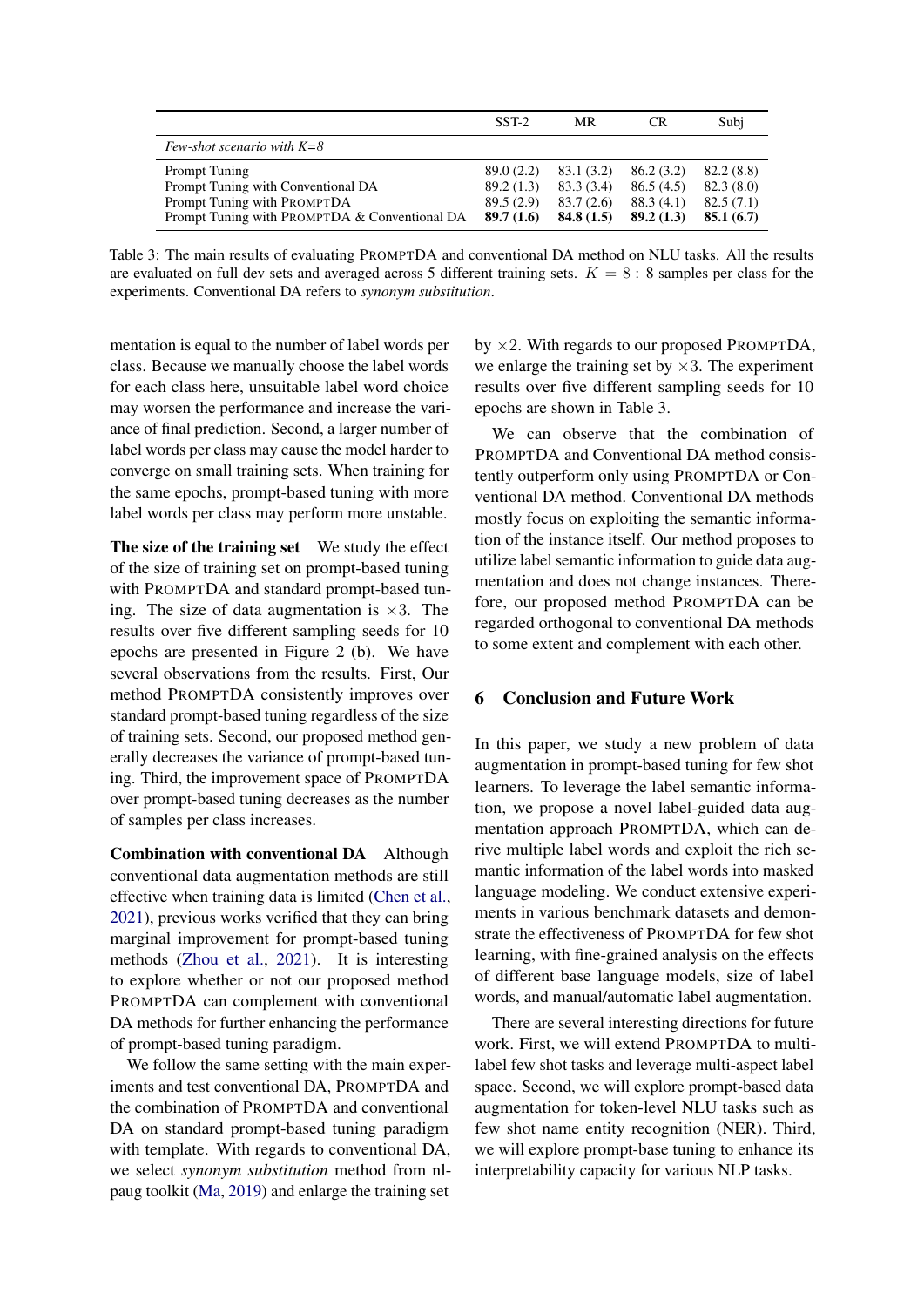## References

- <span id="page-8-15"></span>Trapit Bansal, Rishikesh Jha, and Andrew McCallum. 2019. Learning to few-shot learn across diverse natural language classification tasks. *arXiv preprint arXiv:1911.03863*.
- <span id="page-8-19"></span>Markus Bayer, Marc-André Kaufhold, and Chris-A survey on data augmentation for text classification. *arXiv preprint arXiv:2107.03158*.
- <span id="page-8-4"></span>Tom B Brown, Benjamin Mann, Nick Ryder, Melanie Subbiah, Jared Kaplan, Prafulla Dhariwal, Arvind Neelakantan, Pranav Shyam, Girish Sastry, Amanda Askell, et al. 2020. Language models are few-shot learners. *arXiv preprint arXiv:2005.14165*.
- <span id="page-8-6"></span>Jiaao Chen, Derek Tam, Colin Raffel, Mohit Bansal, and Diyi Yang. 2021. An empirical survey of data augmentation for limited data learning in nlp. *arXiv preprint arXiv:2106.07499*.
- <span id="page-8-1"></span>Jacob Devlin, Ming-Wei Chang, Kenton Lee, and Kristina Toutanova. 2018. Bert: Pre-training of deep bidirectional transformers for language understanding. *arXiv preprint arXiv:1810.04805*.
- <span id="page-8-11"></span>Zi-Yi Dou, Pengfei Liu, Hiroaki Hayashi, Zhengbao Jiang, and Graham Neubig. 2020. Gsum: A general framework for guided neural abstractive summarization. *arXiv preprint arXiv:2010.08014*.
- <span id="page-8-5"></span>Tianyu Gao, Adam Fisch, and Danqi Chen. 2021. Making pre-trained language models better few-shot learners.
- <span id="page-8-23"></span>Yuxian Gu, Xu Han, Zhiyuan Liu, and Minlie Huang. 2021. Ppt: Pre-trained prompt tuning for few-shot learning. *arXiv preprint arXiv:2109.04332*.
- <span id="page-8-18"></span>Hongyu Guo. 2020. Nonlinear mixup: Out-ofmanifold data augmentation for text classification. In *Proceedings of the AAAI Conference on Artificial Intelligence*, volume 34, pages 4044–4051.
- <span id="page-8-17"></span>Aakriti Gupta, Kapil Thadani, and Neil O'Hare. 2020. Effective few-shot classification with transfer learning. In *Proceedings of the 28th International Conference on Computational Linguistics*, pages 1061– 1066.
- <span id="page-8-9"></span>Zhengbao Jiang, Frank F Xu, Jun Araki, and Graham Neubig. 2020. How can we know what language models know? *Transactions of the Association for Computational Linguistics*, 8:423–438.
- <span id="page-8-14"></span>Ju-Hyoung Lee, Sang-Ki Ko, and Yo-Sub Han. 2021. Salnet: Semi-supervised few-shot text classification with attention-based lexicon construction. In *Proceedings of the AAAI Conference on Artificial Intelligence*, volume 35, pages 13189–13197.
- <span id="page-8-10"></span>Xiang Lisa Li and Percy Liang. 2021. Prefixtuning: Optimizing continuous prompts for generation. *arXiv preprint arXiv:2101.00190*.
- <span id="page-8-12"></span>Pengfei Liu, Weizhe Yuan, Jinlan Fu, Zhengbao Jiang, Hiroaki Hayashi, and Graham Neubig. 2021. Pretrain, prompt, and predict: A systematic survey of prompting methods in natural language processing. *arXiv preprint arXiv:2107.13586*.
- <span id="page-8-2"></span>Yinhan Liu, Myle Ott, Naman Goyal, Jingfei Du, Mandar Joshi, Danqi Chen, Omer Levy, Mike Lewis, Luke Zettlemoyer, and Veselin Stoyanov. 2019. Roberta: A robustly optimized bert pretraining approach. *arXiv preprint arXiv:1907.11692*.
- <span id="page-8-8"></span>Qiaoyang Luo, Lingqiao Liu, Yuhao Lin, and Wei Zhang. 2021. Don't miss the labels: Label-semantic augmented meta-learner for few-shot text classification. In *Findings of the Association for Computational Linguistics: ACL-IJCNLP 2021*, pages 2773– 2782.
- <span id="page-8-24"></span>Edward Ma. 2019. Nlp augmentation. https://github.com/makcedward/nlpaug.
- <span id="page-8-16"></span>Yu Meng, Yunyi Zhang, Jiaxin Huang, Chenyan Xiong, Heng Ji, Chao Zhang, and Jiawei Han. 2020. Text classification using label names only: A language model self-training approach. *arXiv preprint arXiv:2010.07245*.
- <span id="page-8-7"></span>Zhengiie Miao, Yuliang Li, Xiaolan Wang, and Wang-Chiew Tan. 2020. Snippext: Semi-supervised opinion mining with augmented data. In *Proceedings of The Web Conference 2020*, pages 617–628.
- <span id="page-8-0"></span>Roshanak Mirzaee, Hossein Rajaby Faghihi, Qiang Ning, and Parisa Kordjmashidi. 2021. Spartqa:: A textual question answering benchmark for spatial reasoning. *arXiv preprint arXiv:2104.05832*.
- <span id="page-8-13"></span>Subhabrata Mukherjee and Ahmed Awadallah. 2020. Uncertainty-aware self-training for few-shot text classification. *Advances in Neural Information Processing Systems*, 33.
- <span id="page-8-3"></span>Subhabrata Mukherjee, Xiaodong Liu, Guoqing Zheng, Saghar Hosseini, Hao Cheng, Greg Yang, Christopher Meek, Ahmed Hassan Awadallah, and Jianfeng Gao. 2021. Clues: Few-shot learning evaluation in natural language understanding. *arXiv preprint arXiv:2111.02570*.
- <span id="page-8-21"></span>Bo Pang and Lillian Lee. 2004. A sentimental education: Sentiment analysis using subjectivity summarization based on minimum cuts. *arXiv preprint cs/0409058*.
- <span id="page-8-20"></span>Bo Pang and Lillian Lee. 2005. Seeing stars: Exploiting class relationships for sentiment categorization with respect to rating scales. *arXiv preprint cs/0506075*.
- <span id="page-8-22"></span>Ethan Perez, Douwe Kiela, and Kyunghyun Cho. 2021. True few-shot learning with language models. *arXiv preprint arXiv:2105.11447*.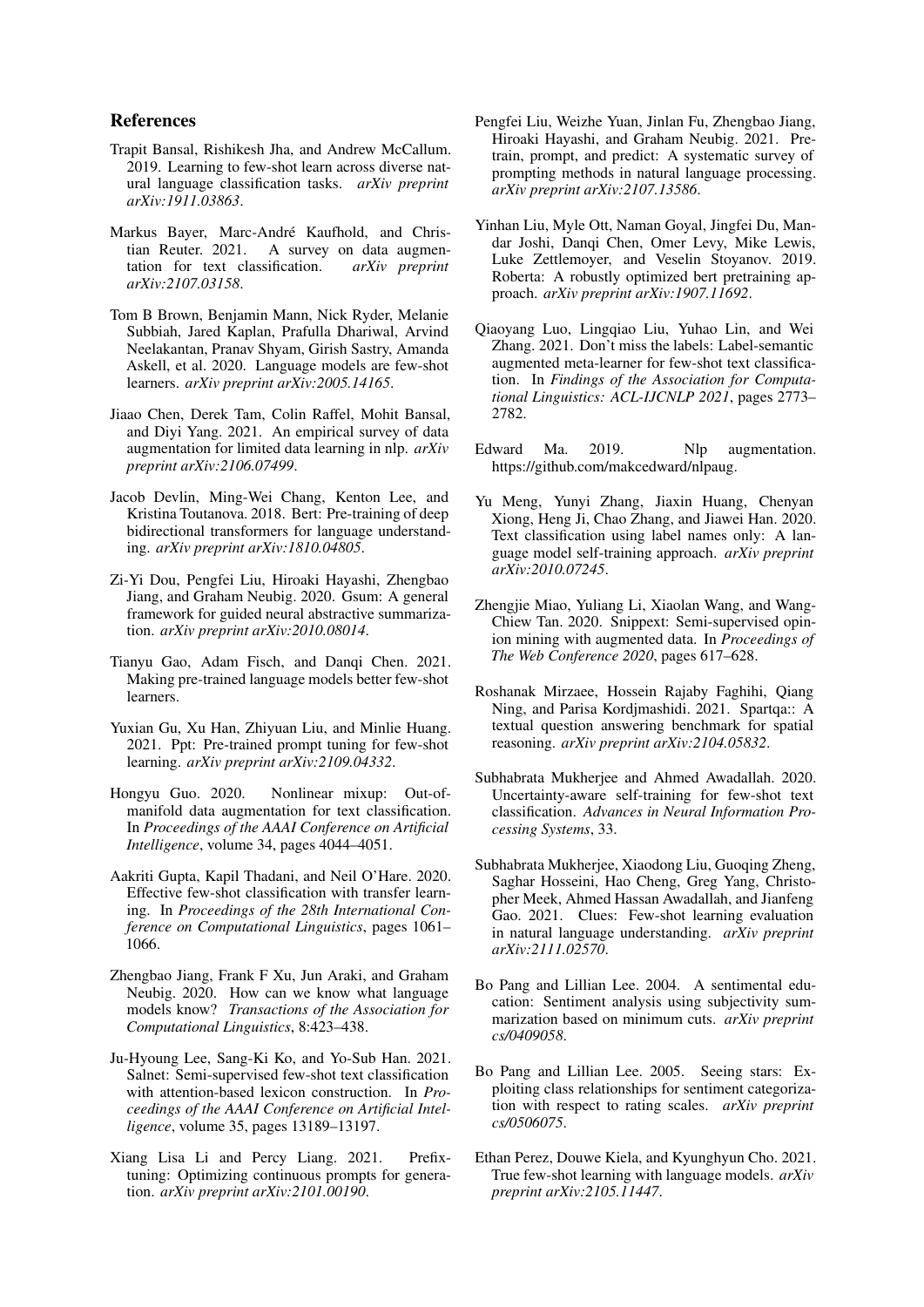- <span id="page-9-3"></span>Timo Schick and Hinrich Schütze. 2020. Exploiting cloze questions for few shot text classification and natural language inference. *arXiv preprint arXiv:2001.07676*.
- <span id="page-9-14"></span>Eli Schwartz, Leonid Karlinsky, Joseph Shtok, Sivan Harary, Mattias Marder, Rogerio Feris, Abhishek Kumar, Raja Giryes, and Alex M Bronstein. 2018. Delta-encoder: an effective sample synthesis method for few-shot object recognition. *arXiv preprint arXiv:1806.04734*.
- <span id="page-9-4"></span>Taylor Shin, Yasaman Razeghi, Robert L Logan IV, Eric Wallace, and Sameer Singh. 2020. Eliciting knowledge from language models using automatically generated prompts. In *Proceedings of the 2020 Conference on Empirical Methods in Natural Language Processing (EMNLP)*, pages 4222–4235.
- <span id="page-9-7"></span>Kai Shu, Subhabrata Mukherjee, Guoqing Zheng, Ahmed Hassan Awadallah, Milad Shokouhi, and Susan Dumais. 2020a. Learning with weak supervision for email intent detection. In *Proceedings of the 43rd International ACM SIGIR Conference on Research and Development in Information Retrieval*, pages 1051–1060.
- <span id="page-9-11"></span>Kai Shu, Suhang Wang, Thai Le, Dongwon Lee, and Huan Liu. 2018. Deep headline generation for clickbait detection. In *2018 IEEE International Conference on Data Mining (ICDM)*, pages 467–476. IEEE.
- <span id="page-9-2"></span>Kai Shu, Guoqing Zheng, Yichuan Li, Subhabrata Mukherjee, Ahmed Hassan Awadallah, Scott Ruston, and Huan Liu. 2020b. Leveraging multi-source weak social supervision for early detection of fake news. *arXiv preprint arXiv:2004.01732*.
- <span id="page-9-8"></span>Russell Stewart and Stefano Ermon. 2017. Label-free supervision of neural networks with physics and domain knowledge. In *Thirty-First AAAI Conference on Artificial Intelligence*.
- <span id="page-9-6"></span>Dianbo Sui, Yubo Chen, Binjie Mao, Delai Qiu, Kang Liu, and Jun Zhao. 2020. Knowledge guided metric learning for few-shot text classification. *arXiv preprint arXiv:2004.01907*.
- <span id="page-9-5"></span>Maria Tsimpoukelli, Jacob Menick, Serkan Cabi, SM Ali Eslami, Oriol Vinyals, and Felix Hill. 2021. Multimodal few-shot learning with frozen language models. In *Thirty-Fifth Conference on Neural Information Processing Systems*.
- <span id="page-9-15"></span>Vikas Verma, Alex Lamb, Christopher Beckham, Amir Najafi, Ioannis Mitliagkas, David Lopez-Paz, and Yoshua Bengio. 2019. Manifold mixup: Better representations by interpolating hidden states. In *International Conference on Machine Learning*, pages 6438–6447. PMLR.
- <span id="page-9-17"></span>Alex Wang, Amanpreet Singh, Julian Michael, Felix Hill, Omer Levy, and Samuel R Bowman. 2018. Glue: A multi-task benchmark and analysis platform for natural language understanding. *arXiv preprint arXiv:1804.07461*.
- <span id="page-9-19"></span>Sinong Wang, Han Fang, Madian Khabsa, Hanzi Mao, and Hao Ma. 2021. Entailment as few-shot learner. *arXiv preprint arXiv:2104.14690*.
- <span id="page-9-9"></span>Mengzhou Xia, Guoqing Zheng, Subhabrata Mukherjee, Milad Shokouhi, Graham Neubig, and Ahmed Hassan Awadallah. 2021. Metaxl: Meta representation transformation for low-resource crosslingual learning. *arXiv preprint arXiv:2104.07908*.
- <span id="page-9-0"></span>Zhilin Yang, Zihang Dai, Yiming Yang, Jaime Carbonell, Russ R Salakhutdinov, and Quoc V Le. 2019. Xlnet: Generalized autoregressive pretraining for language understanding. *Advances in neural information processing systems*, 32.
- <span id="page-9-10"></span>Wenpeng Yin. 2020. Meta-learning for few-shot natural language processing: A survey. *arXiv preprint arXiv:2007.09604*.
- <span id="page-9-13"></span>Jinsung Yoon, Yao Zhang, James Jordon, and Mihaela van der Schaar. 2020. Vime: Extending the success of self-and semi-supervised learning to tabular domain. *Advances in Neural Information Processing Systems*, 33.
- <span id="page-9-12"></span>Hongyi Zhang, Moustapha Cisse, Yann N Dauphin, and David Lopez-Paz. 2017. mixup: Beyond empirical risk minimization. *arXiv preprint arXiv:1710.09412*.
- <span id="page-9-1"></span>Jingqing Zhang, Yao Zhao, Mohammad Saleh, and Peter Liu. 2020a. Pegasus: Pre-training with extracted gap-sentences for abstractive summarization. In *International Conference on Machine Learning*, pages 11328–11339. PMLR.
- <span id="page-9-18"></span>Tianyi Zhang, Felix Wu, Arzoo Katiyar, Kilian Q Weinberger, and Yoav Artzi. 2020b. Revisiting few-sample bert fine-tuning. *arXiv preprint arXiv:2006.05987*.
- <span id="page-9-16"></span>Jing Zhou, Yanan Zheng, Jie Tang, Jian Li, and Zhilin Yang. 2021. Flipda: Effective and robust data augmentation for few-shot learning. *arXiv preprint arXiv:2108.06332*.